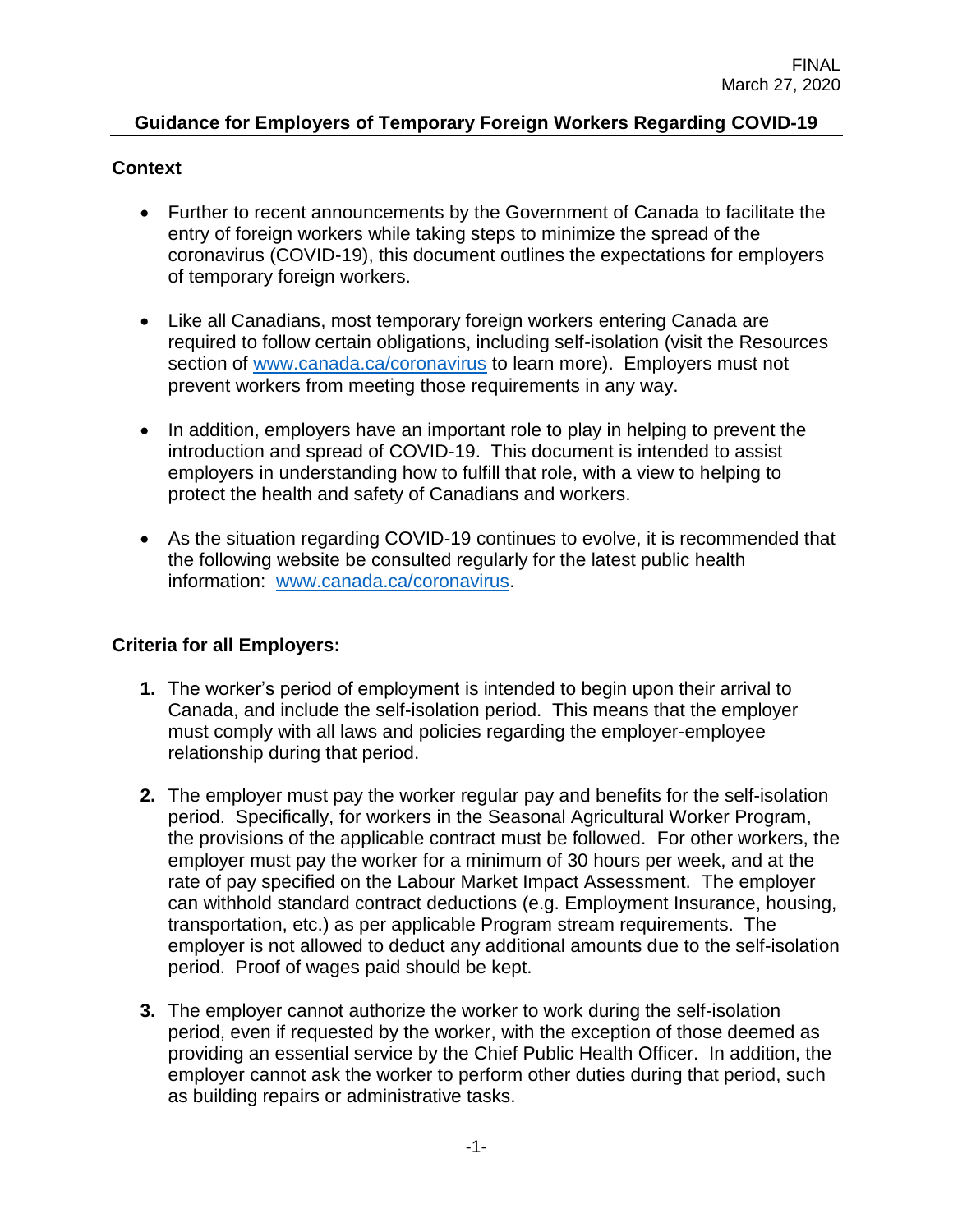- **4.** The employer is responsible for regularly monitoring the health of workers who are self-isolating, as well as any employee who becomes sick after the selfisolation period. In practice, it is suggested that the employer communicate with the worker on a daily basis (e.g. call, text, email, or in-person two metres away if no other option is available) during the self-isolation period and ask if he/she is experiencing any symptoms (see [www.canada.ca/coronavirus](http://www.canada.ca/coronavirus) for a list), and maintain a record of responses received.
- **5.** If a worker becomes symptomatic at any time, the employer must immediately arrange for the worker to be fully isolated from others, and contact local public health officials. It is also suggested that the employer contact the appropriate consulate.
- **6.** The employer must ensure that all workers have the tools needed to practice good hygiene. This includes access to facilities that enable them to wash their hands often with soap and warm water, providing soap, and providing an alcoholbased sanitizer if soap and water are not available and hands are not visibly soiled.
- **7.** The employer is asked to provide information to the worker on COVID-19 (see [www.canada.ca/coronavirus](http://www.canada.ca/coronavirus) for resources) either on or before their first day of self-isolation. With a view to promoting understanding by all workers, it is suggested that information be provided in a language the worker understands, and that consideration be given to providing this information in writing and/or orally (e.g. by phone, etc.), as appropriate. Several resources are available online. In addition, the Public Health Agency of Canada has some materials available in several languages for use, which can be accessed by calling 1-833- 784-4397 or emailing [phac.covid19.aspc@canada.ca.](mailto:phac.covid19.aspc@canada.ca)
- **8.** Like all Canadians, the employer is asked to report a violation to the *Quarantine Act* on the part of a self-isolating worker to local law enforcement. This includes workers that do not respect the mandatory self-isolation period.
- **9.** Throughout the course of this pandemic, all people in Canada, including employers, are expected to follow the latest public health requirements and/or guidance from the Government of Canada and the province/territory in which they operate. In addition, as per existing Program requirements, employers are required to follow all applicable federal and provincial/territorial employment and health and safety laws. This includes new provisions in several jurisdictions for job-protected sick leave as a result of the COVID-19 pandemic.